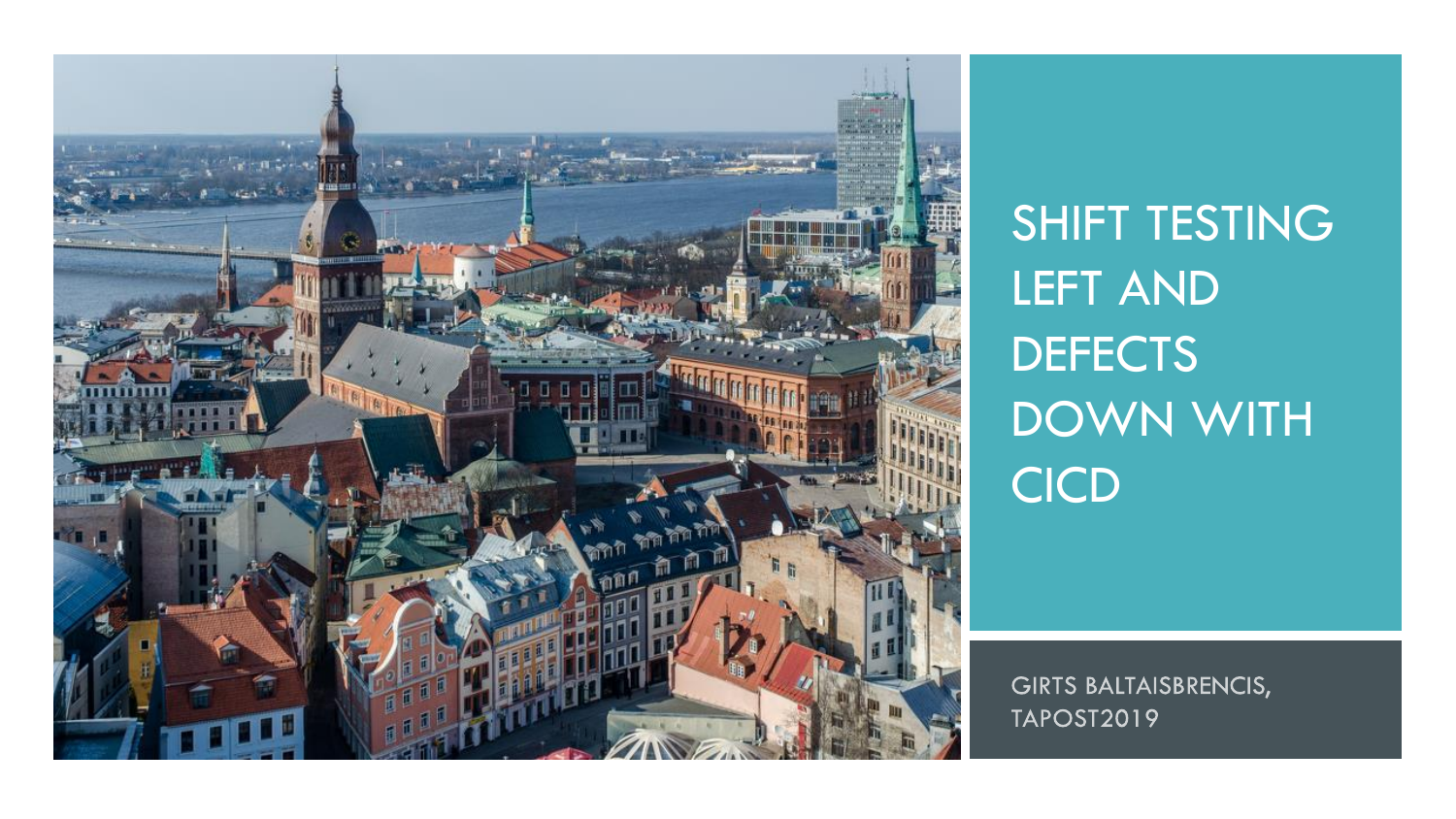# INTRODUCTION

### WHAT ARE THE TESTING OBJECTIVES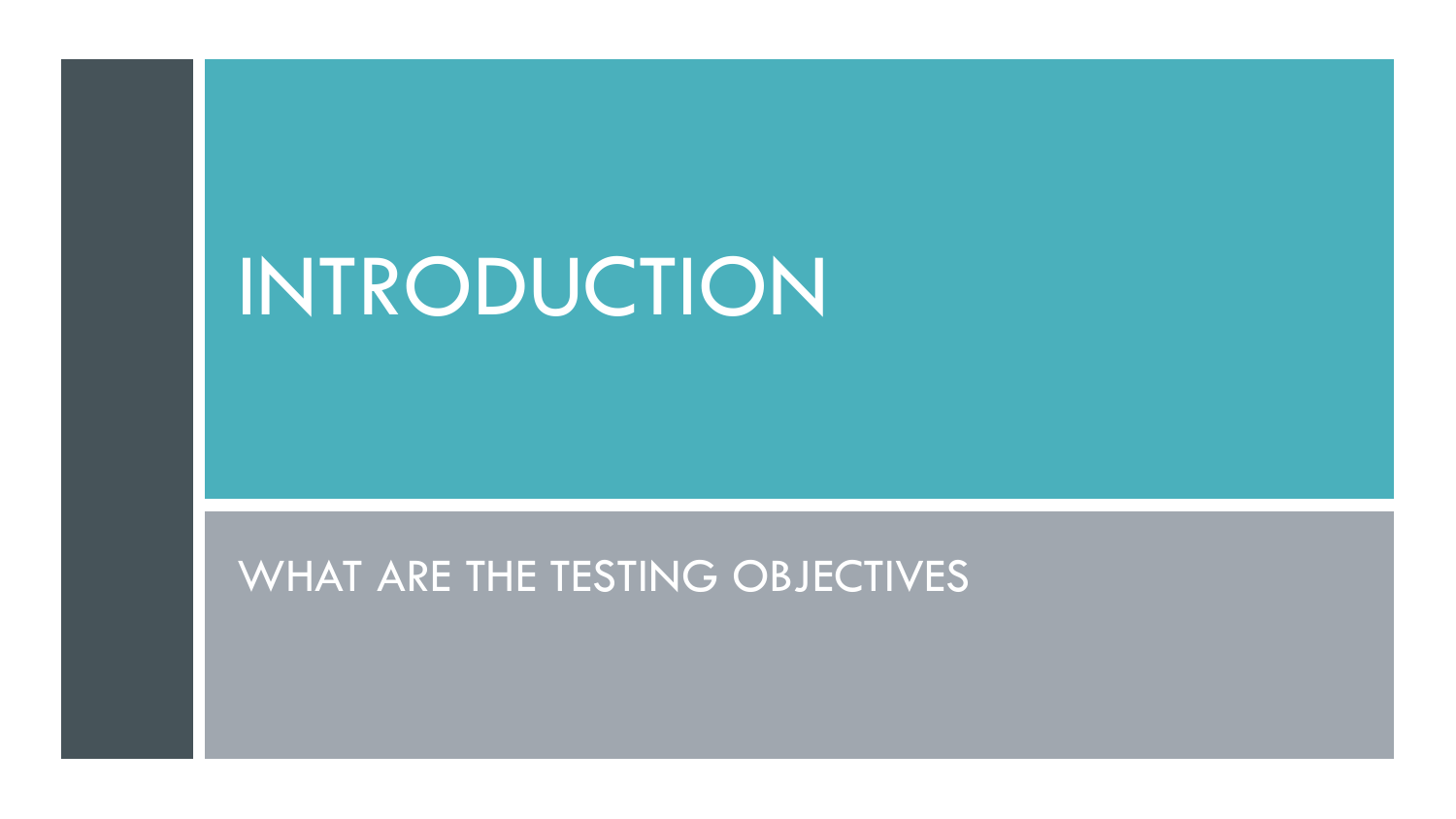### **TESTING**

- **The Test as early as possible has always been deemed to be most efficient** way of finding defects
- **Different levels and layers, different test types and coverages by** different project delivery players
	- **Programmers**
	- **Manual test engineers**
	- **Test automation**
	- **Business and system analysts**
	- **Subject matter experts**
	- Real system users or end users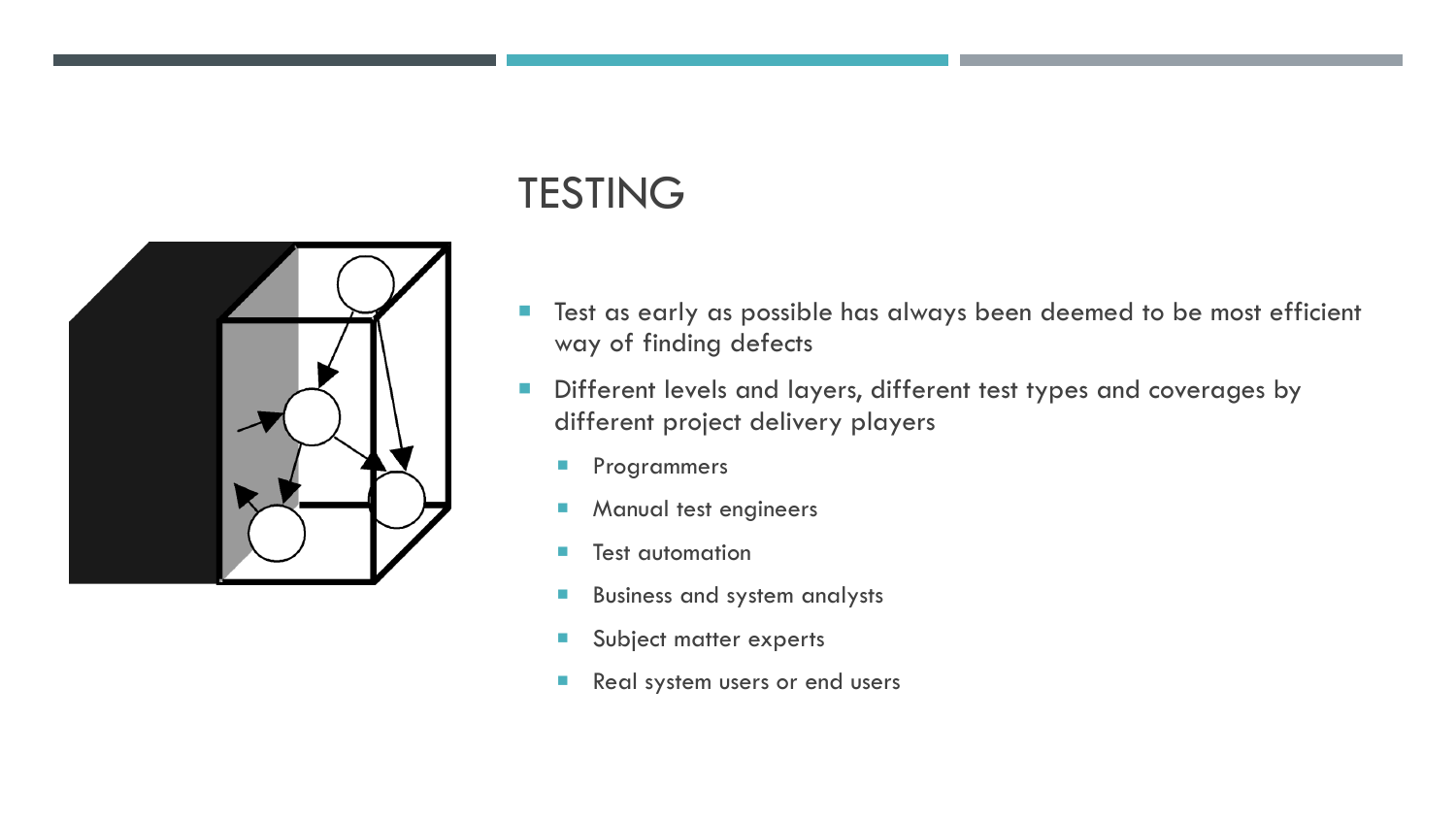# EVOLUTION

### HOW DID WE GET THERE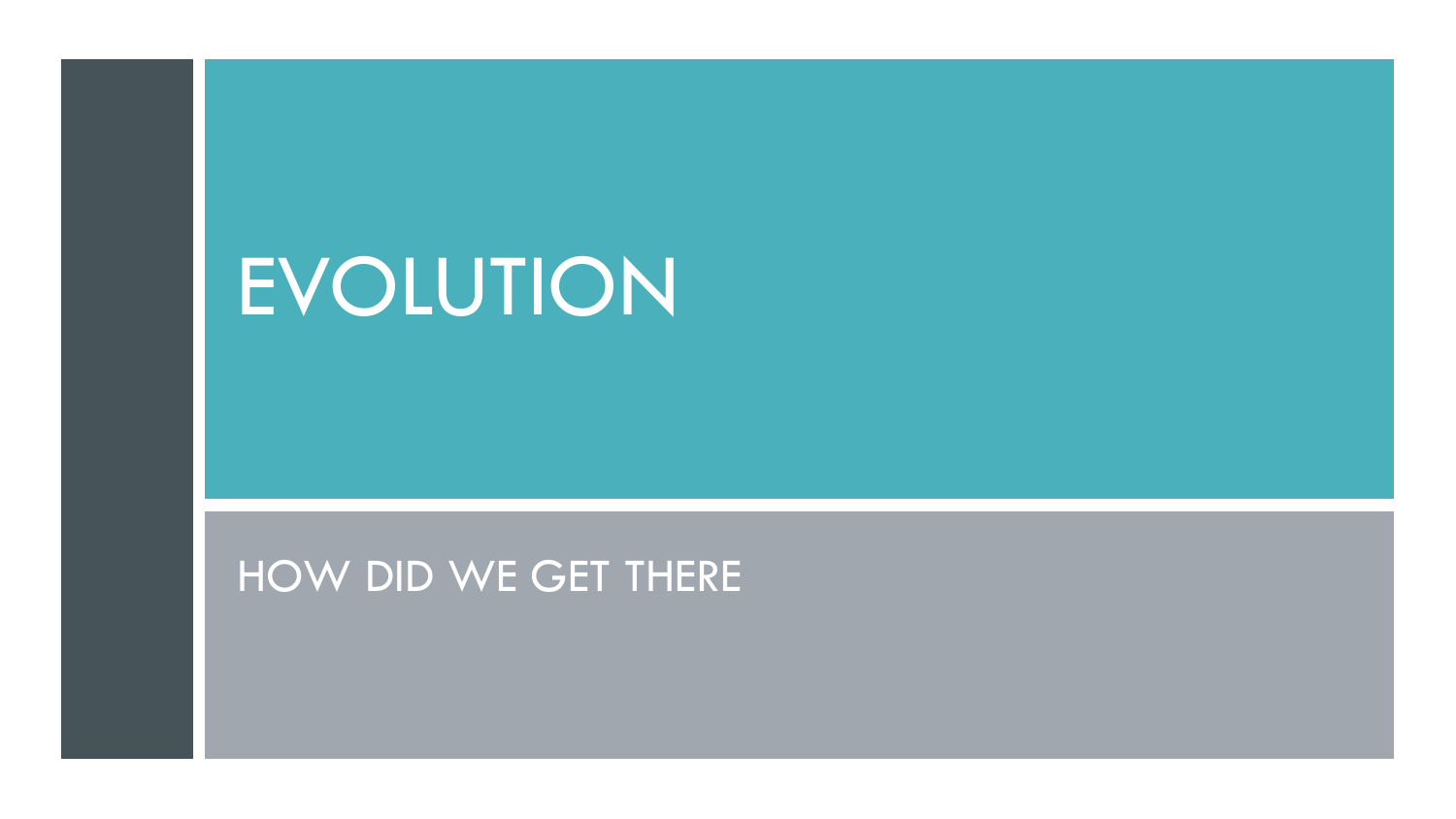### PROGRAMMER

- **Setting up own workstation**
- Installing famous tools famous versions
- Coding application/solution in lovely IDE
- **Deploying application manually from command line or IDE with own** made super duper scripts and self chosen tools
- $\blacksquare$  Verifying / testing application with own made tests or test applications
- Non defects or everything works on my computer

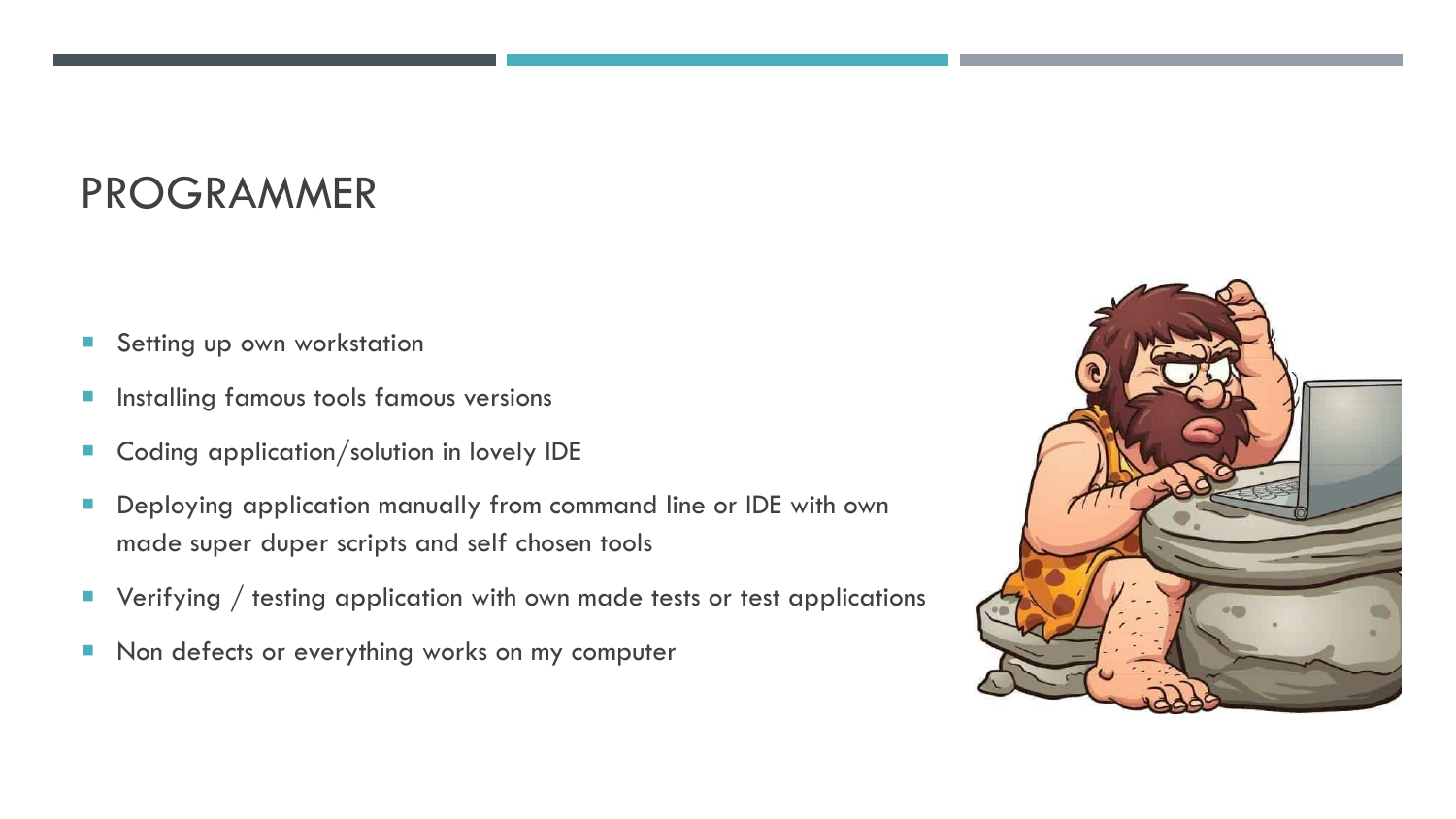### TEST ENGINEER

- **Setting up own workstation**
- **Installing famous tools famous versions**
- **E** Coding tests in lovely IDE using different set of test tooling
- **Using manually deployed test servers by either developers, testers or** admins from command line or early generations of CI using different tools, scripts in different scripting languages
- Verifying / testing with own made test scripts or scripts developed for different test tools
- **More realistic defects, but still many non defects**

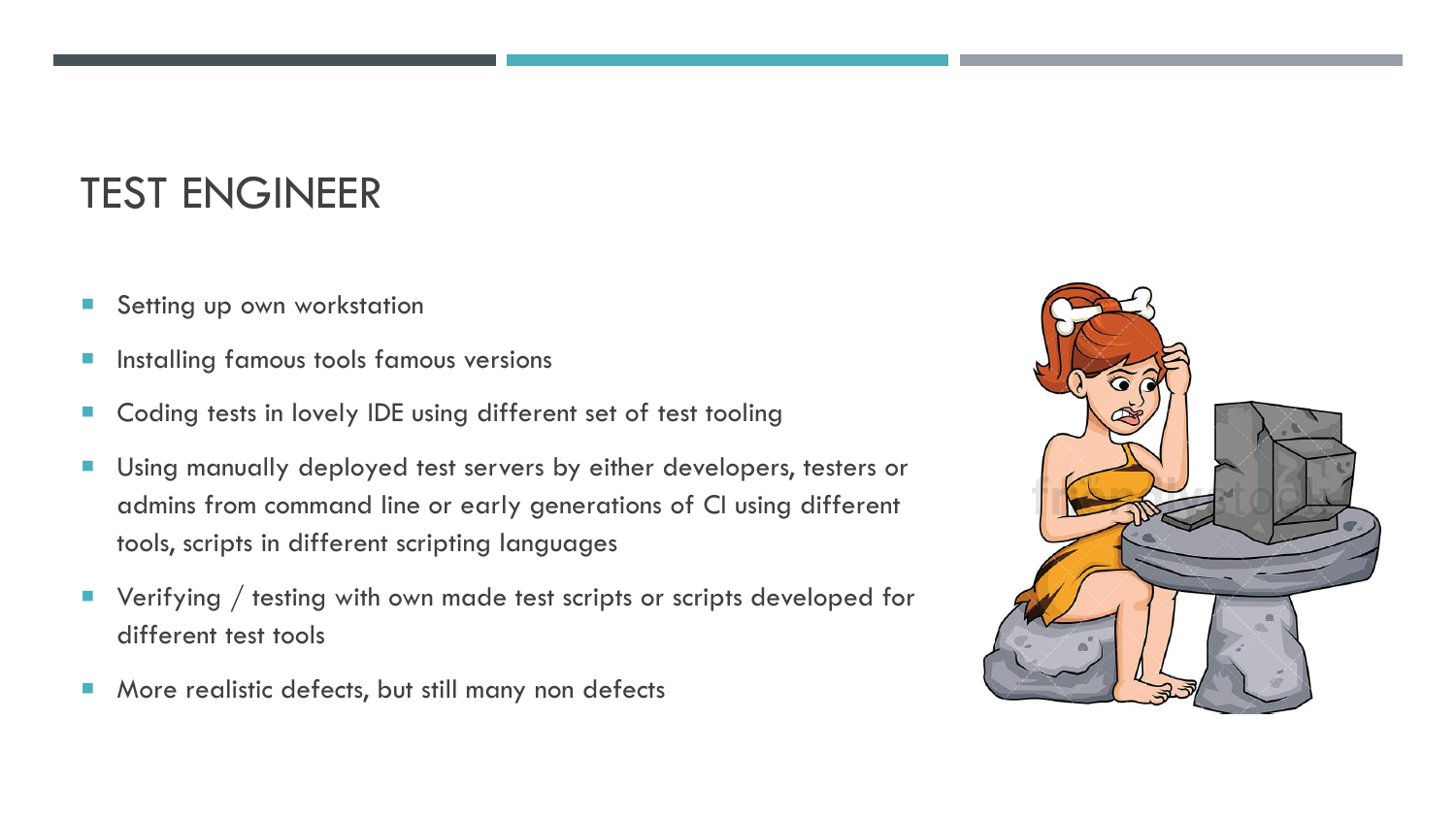### EARLY CI/CD

- Most of the systems in the test environment are deployed from templates or cloned from existing systems fulfilling the same role as a new systems
- Test and development workstations are still mostly randomly configured, though not playing big part in testing processes within CI/CD
- Applications and systems under test are built and deployed using CI/CD processes and pipelines
	- Build/Unit test/Integration test as part of build process
	- **Smoke and limited regression test after each deployment**
	- Early versions of CI/CD processes preventing code merges up stream if any of above fails
- Comprehensive regression test execution with nightly CI/CD processes

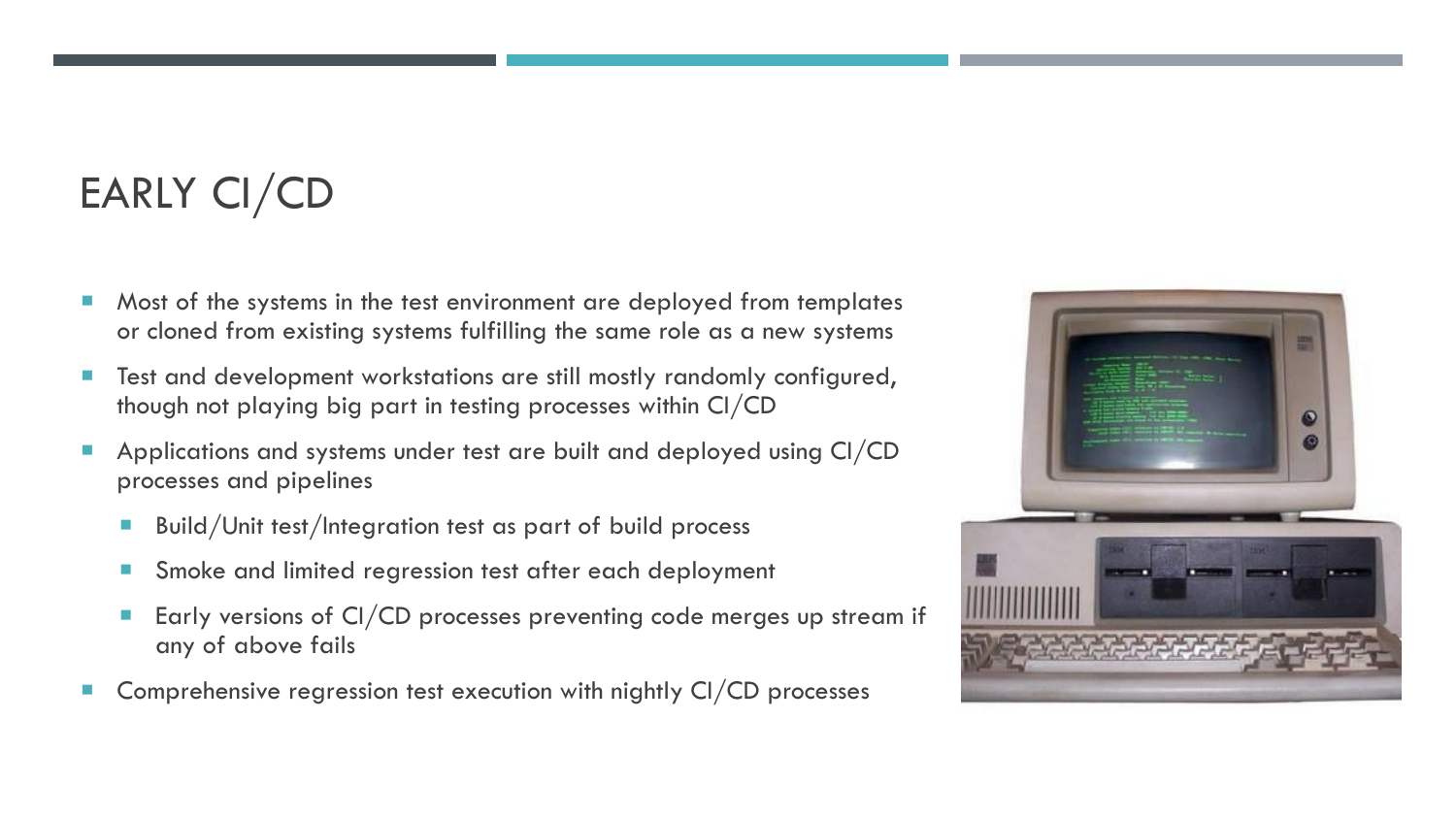### MODERN CI/CD



- Any system of any kind in any kind of environment is built by scripts taken from source management system using templates residing in containers and credentials stored in vault
- **Test and development workstations still might be** manually updated and configured by respective team members, but that has almost zero influence on CI/CD and testing processes. Only disadvantages to respective users when testing and debugging own code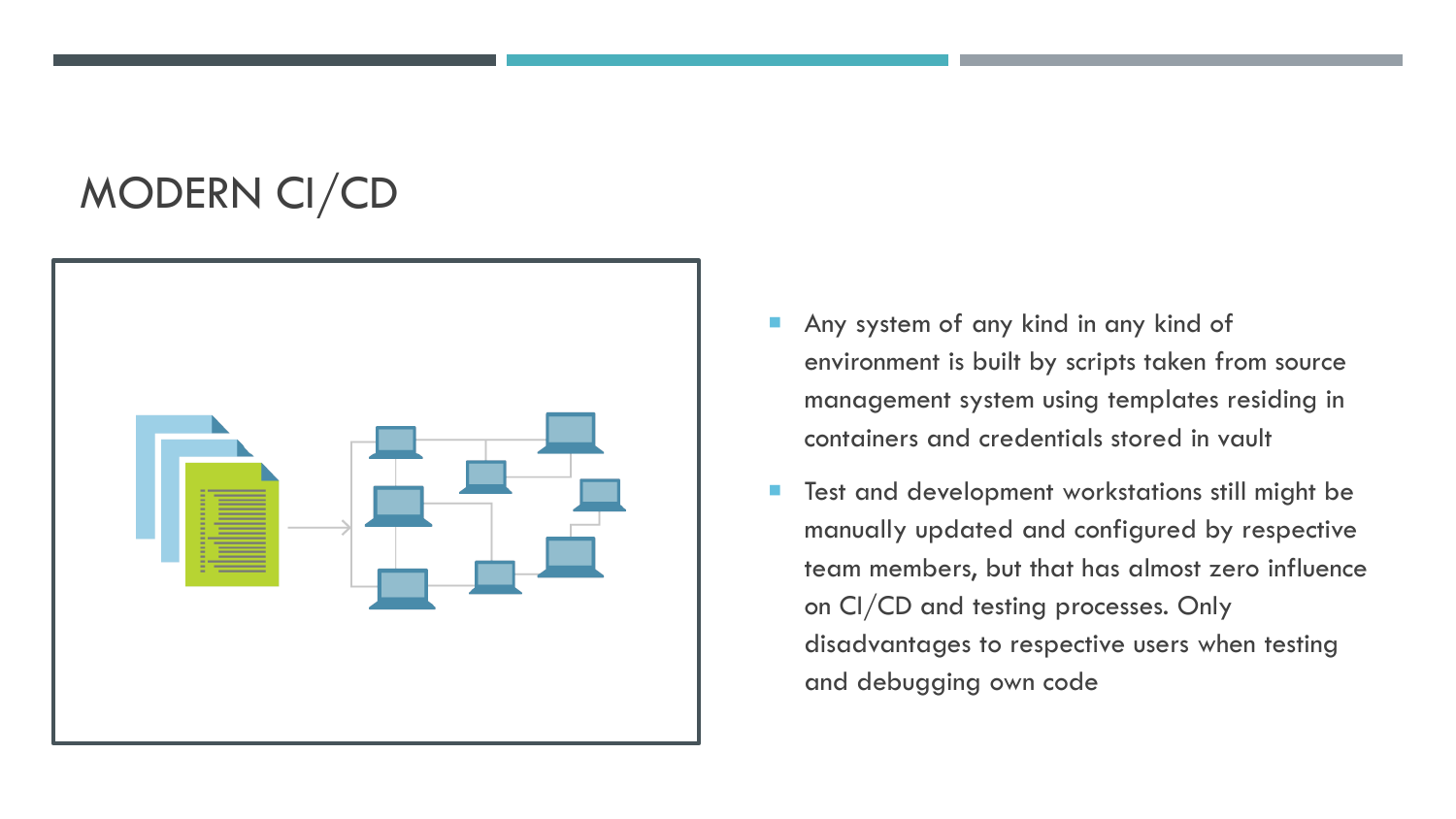### MODERN CI/CD



- Testing in CI/CD is triggered as early as developer initiates code commit, it runs on systems which are controlled by DevOps team.
	- Broken or failing code will not go anywhere up stream until it will be fixed, or tests updated according to changed requirements and system behavior
- **Private data center based CI/CD and testing** processes usually are cloud agnostic, thus can support multiple public cloud providers like AWS, Azure, GCP, Oracle and others
	- For economic efficiency CI/CD and testing processes should become cloud native and capable to utilize services there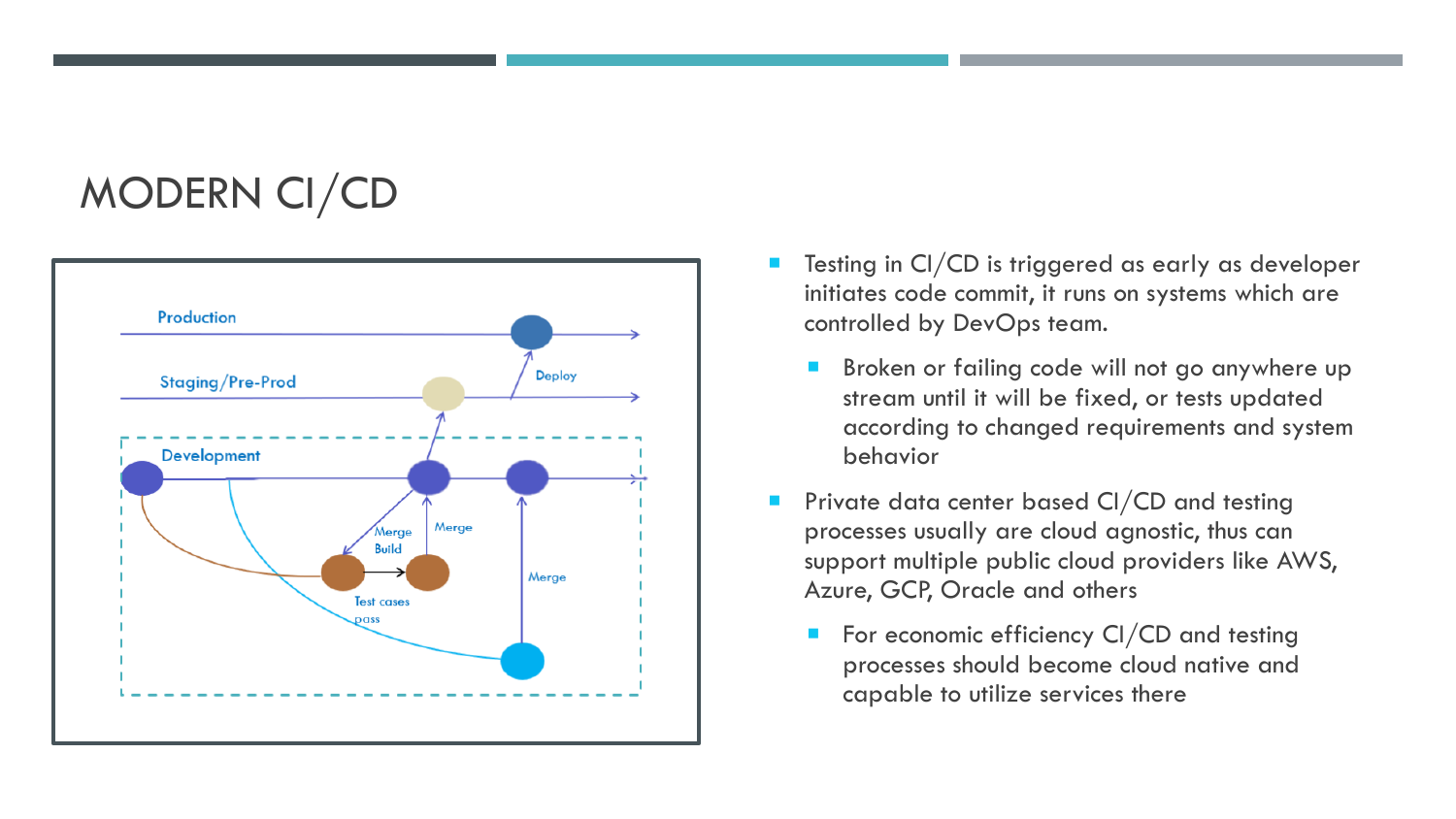## BENEFITS

ABILITY TO RUN ALL KINDS OF TESTS EARLY IN THE DEVELOPMENT LIFE CYCLE IN HOMOGENOUS ENVIRONMENTS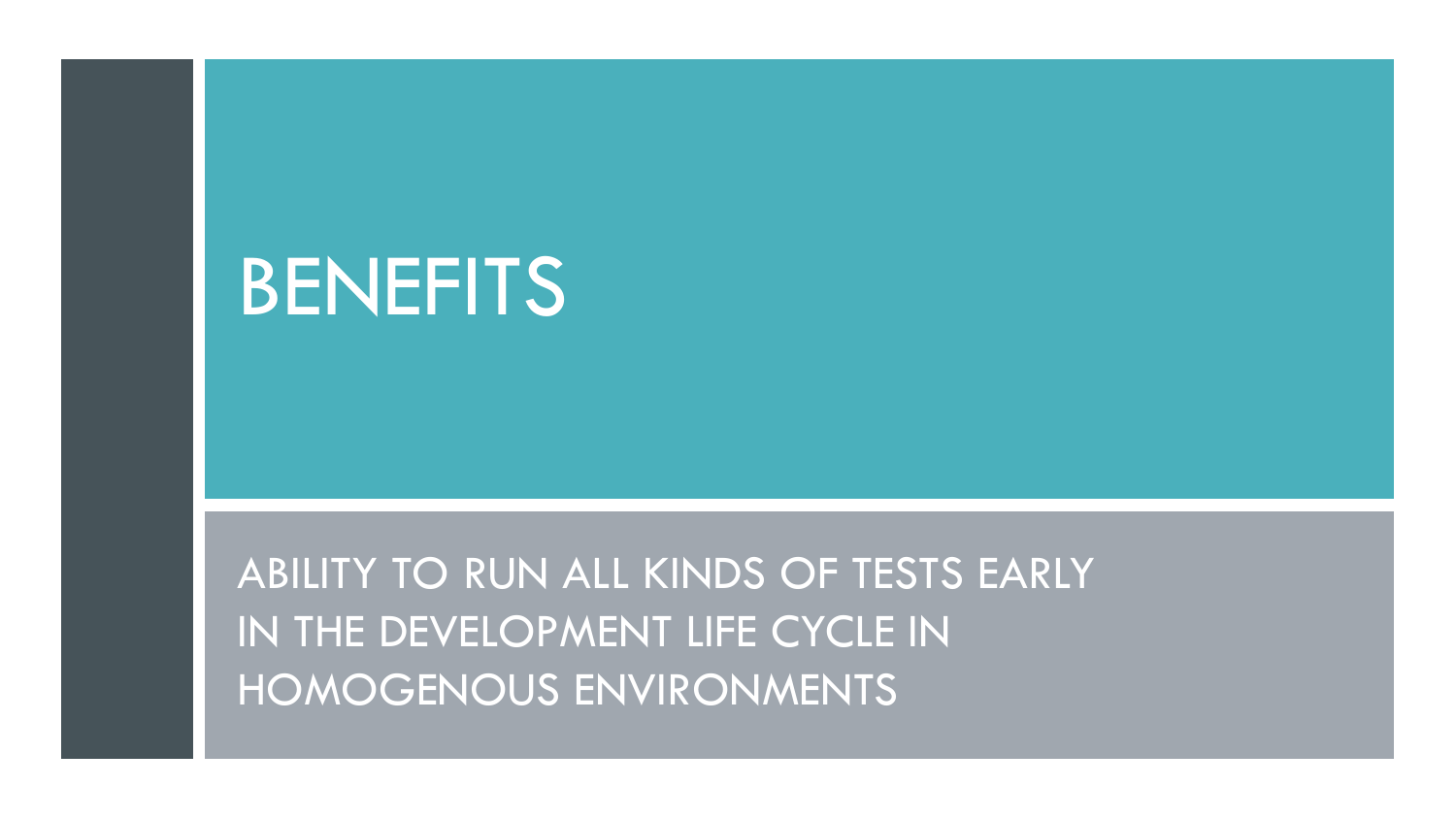### WHY DOES CI/CD PROVIDE BENEFITS TO EARLY TEST EXECUTION



- Equal configurations in all environments
	- Dev/Test/UAT/Perf/PrePROD/PROD
- **Utilize cloud native services for cost efficiency**
- Execute as many tests as early as possible
	- Don't' let broken code up stream
- Use Mocks and stubs with as close as possible interface and  $3<sup>rd</sup>$  party integrated system behavior
	- Same deployment tools and scripts with configuration parameters stored outside
- Same deployment tools and scripts for PrePROD and PROD with additional security measures preventing test configuration parameters harm production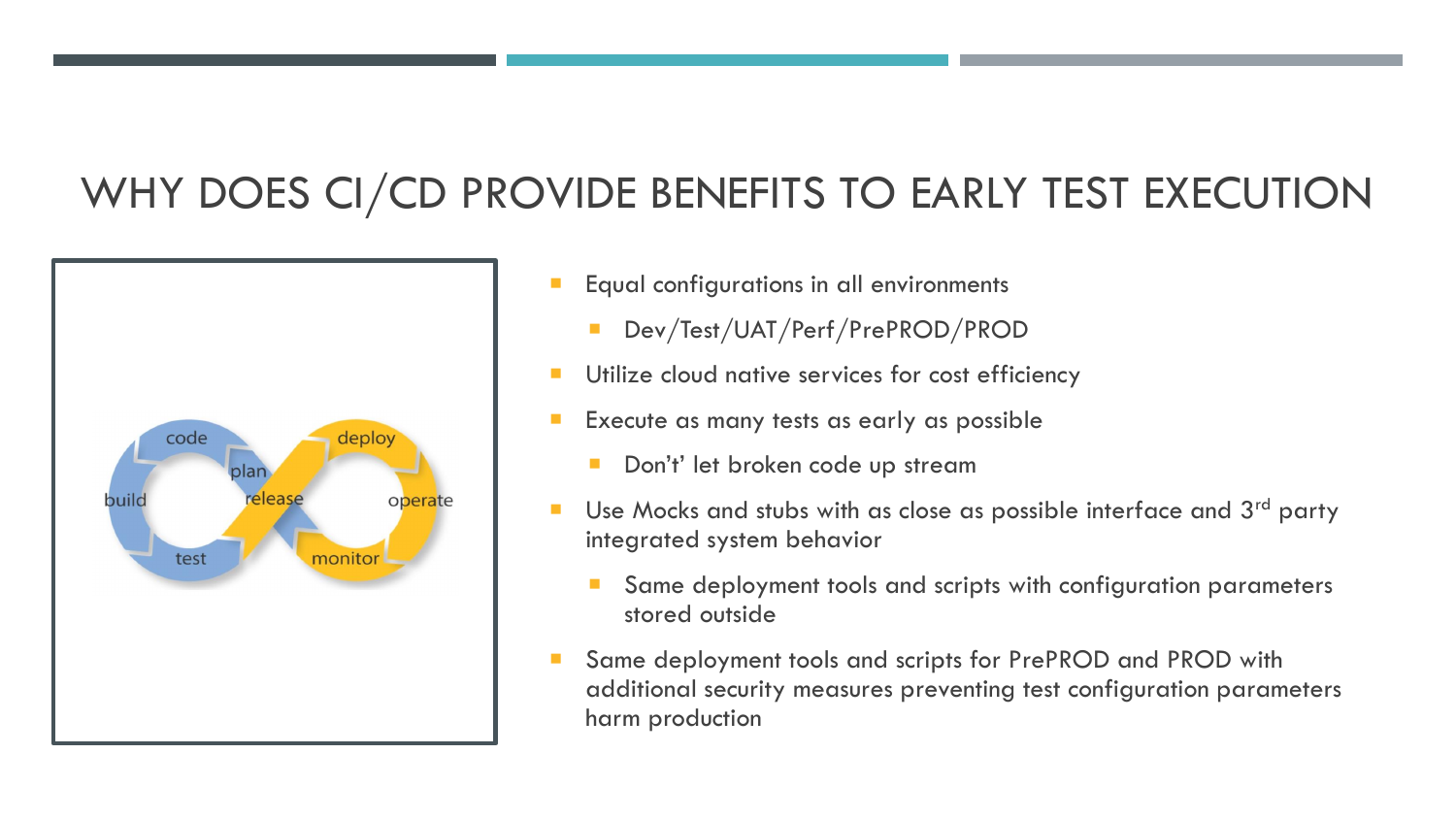# RESULTS

WHERE ARE OUR DEFECTS WITH TESTS SHIFTED FAR LEFT?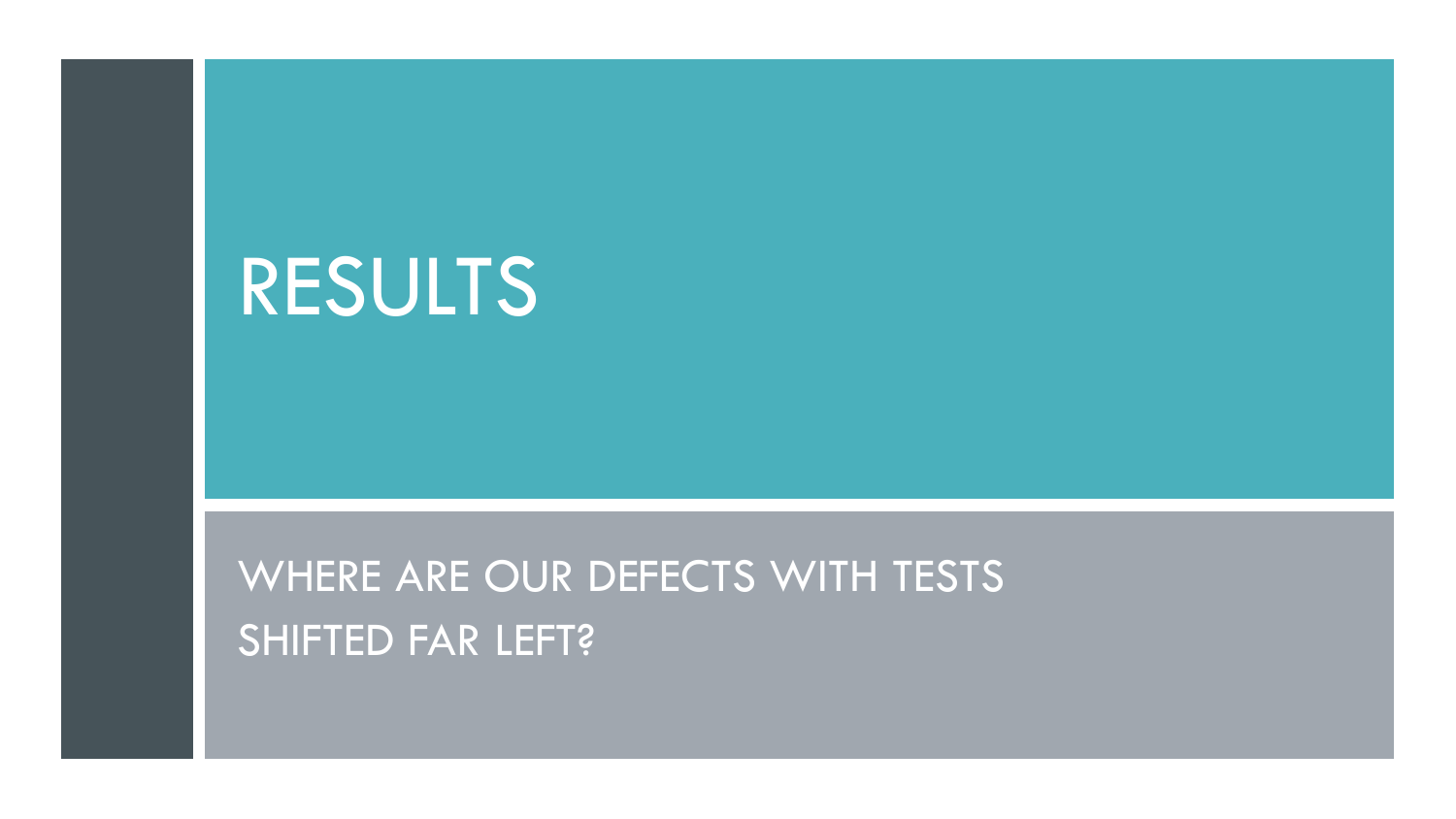### DEFECTS ARE GONE  $\odot$

- Testing shifted as far left as possible
- Executed on homogenous environments
- Equally built and managed with CI/CD for all type of environments
- "works on my computer" likewise in production
- **No effort spent on non defect analysis and troubleshooting**
- **Less effort spent on environment management**
- Many reusable pieces for new product buildouts in scope in many projects

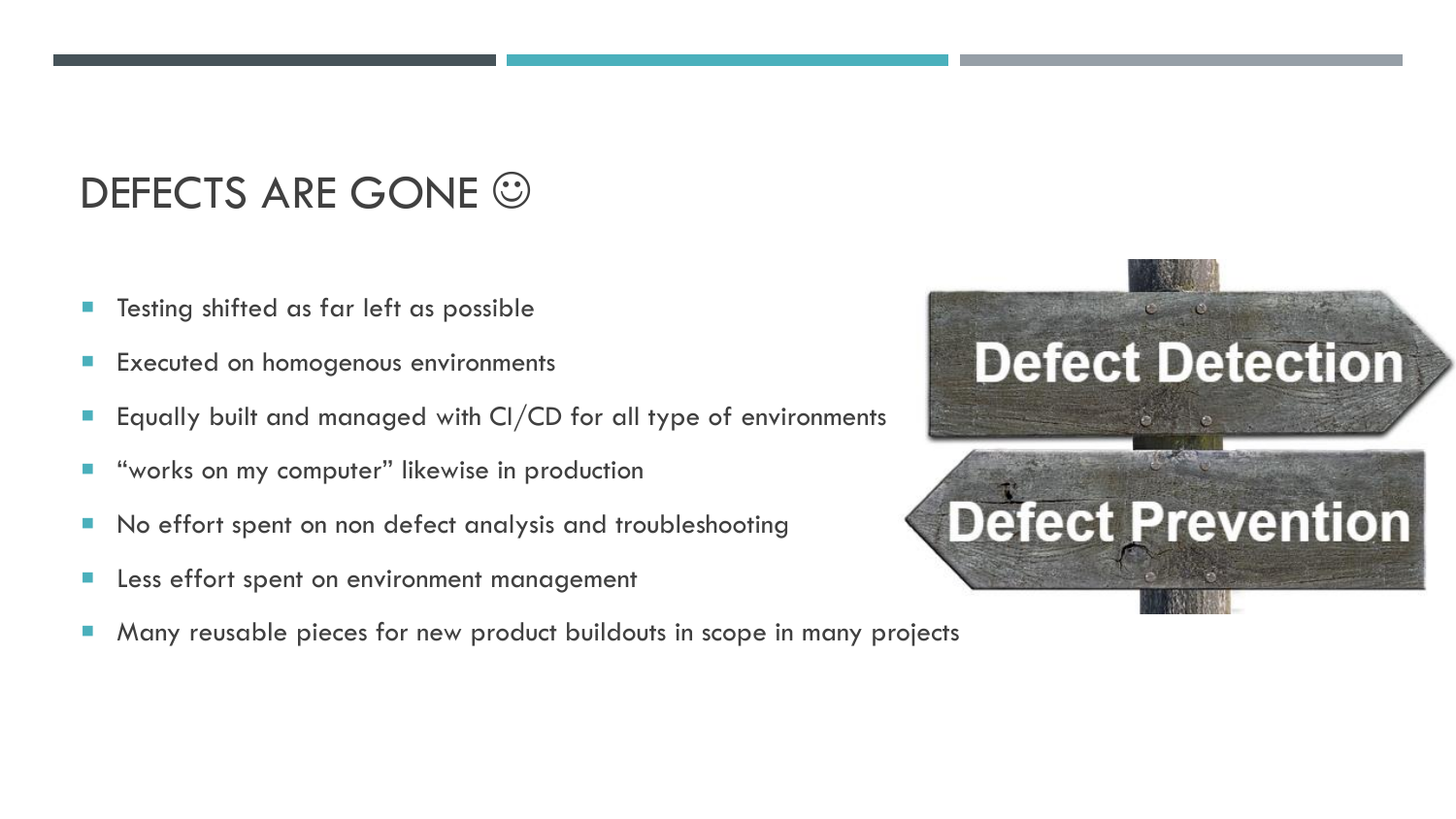# FUTURE

### ML AND AI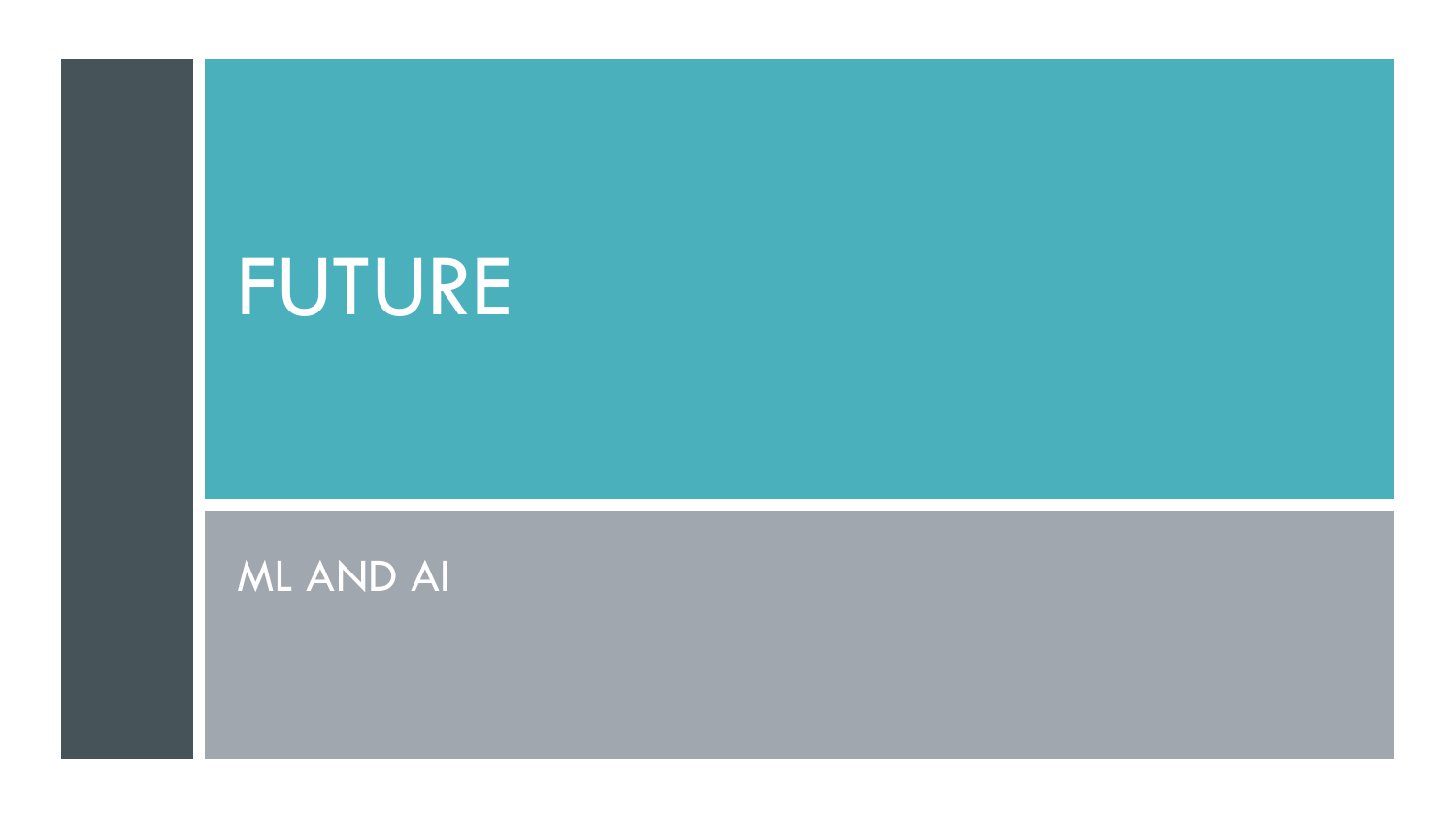### MACHINE LEARNING

- **Building of knowledge base for Machine Learning purposes** 
	- Source code annotation
	- **Test annotation**
	- **Coverage data**
	- **Defected areas**
	- **Business priority**
	- System seventy
- **Design data models**

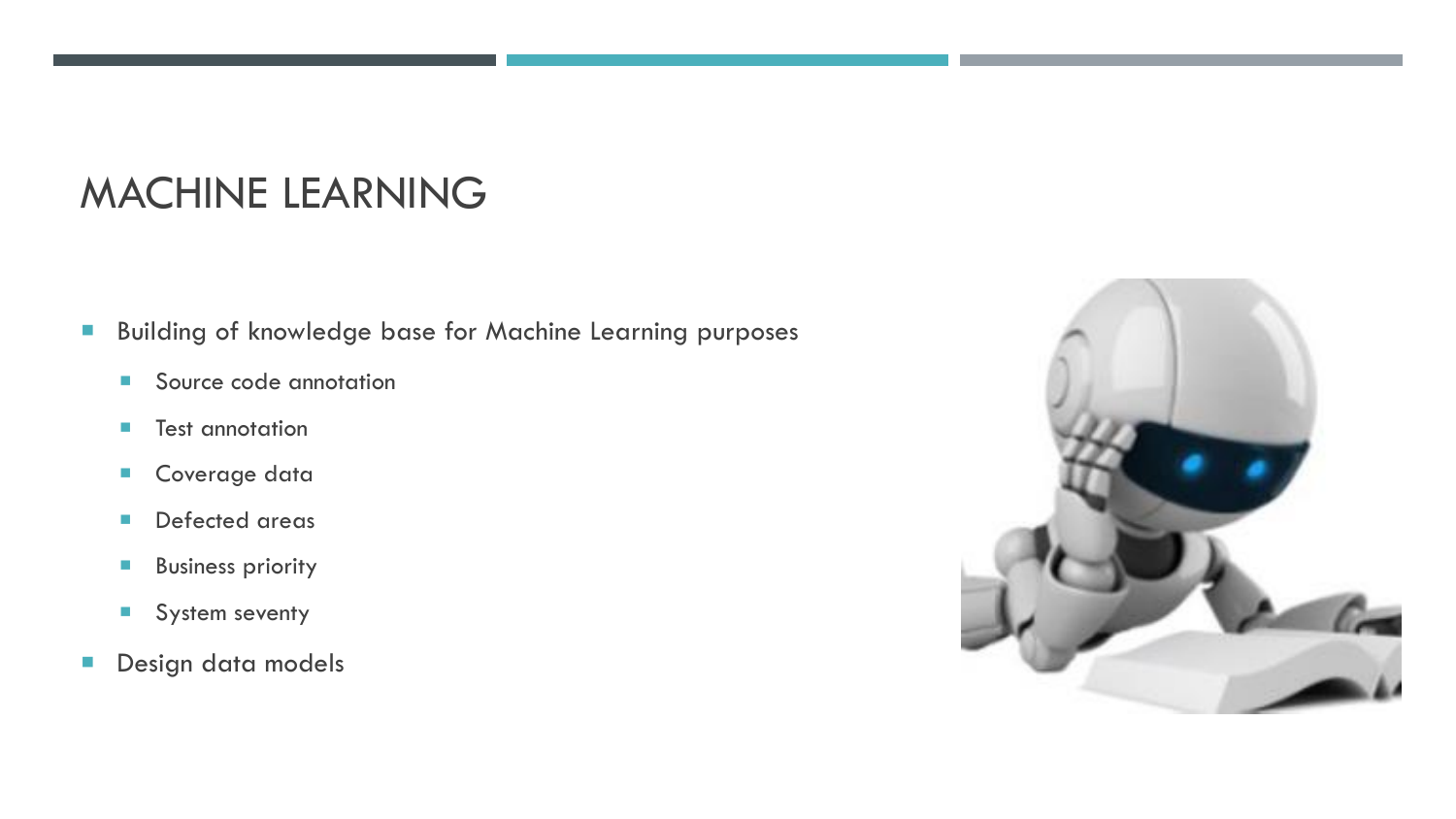### ARTIFICIAL INTELLIGENCE

- **Interpretation of designed data model to decide on mandatory tests** to be run based on gathered data for ML
	- **Annotation mapping**
	- **Historical test coverages**
	- **Historical defected areas**
	- **Business function severity**
	- System health severity
	- Additional categories you all may come up with

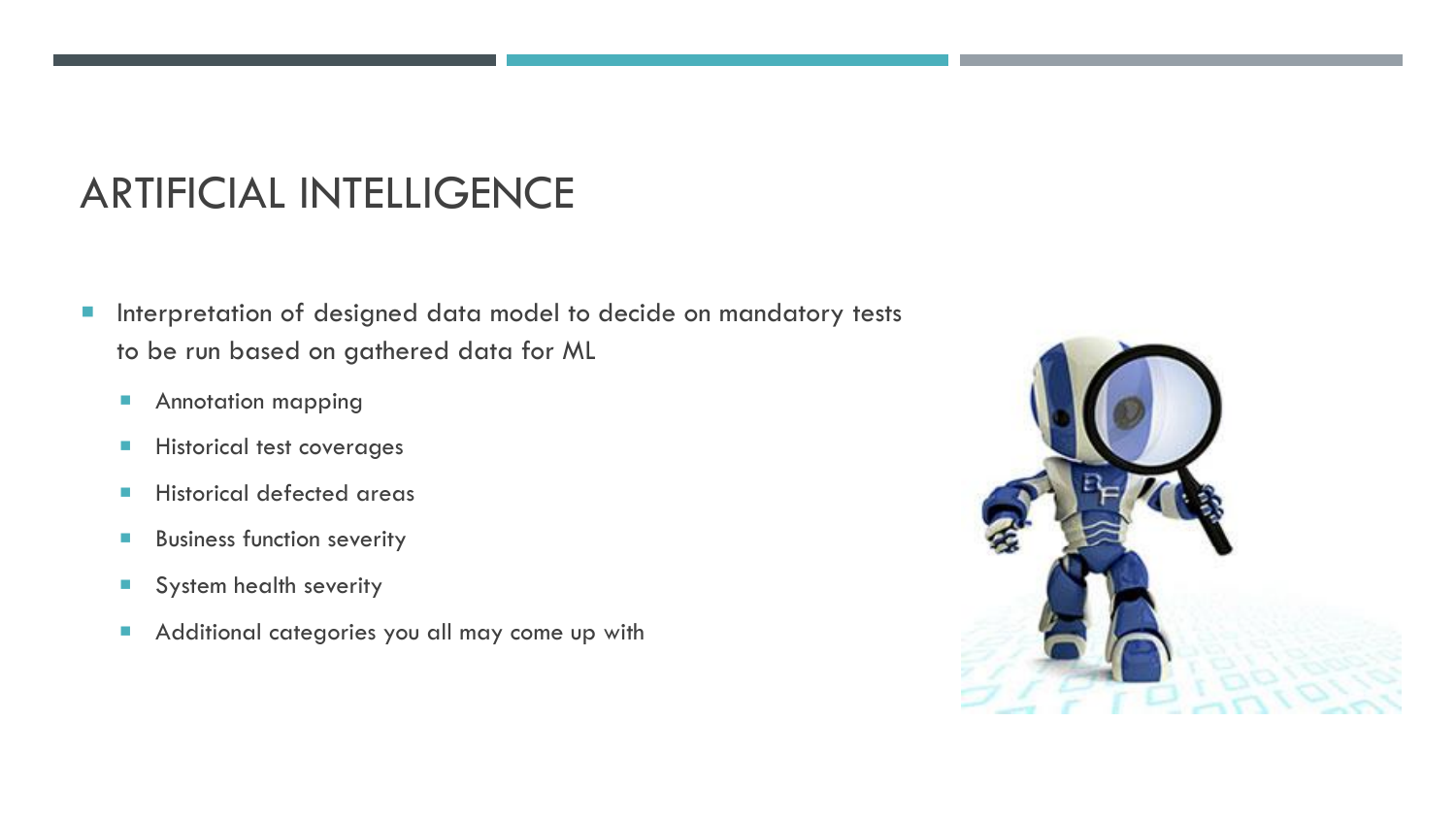### NEW AVENUES AND NEW ROLES

- Design and develop data models for Machine Learning
- Contribute on development processes and activities on capabilities to gather data intended for AI decision making during whole development life cycle
- **Based on test execution results, review and adjust ML models and** supply additional algorithms to AI for more efficient and early testing abilities
- ML and AI will not be able to live and survive without humans adjusting them